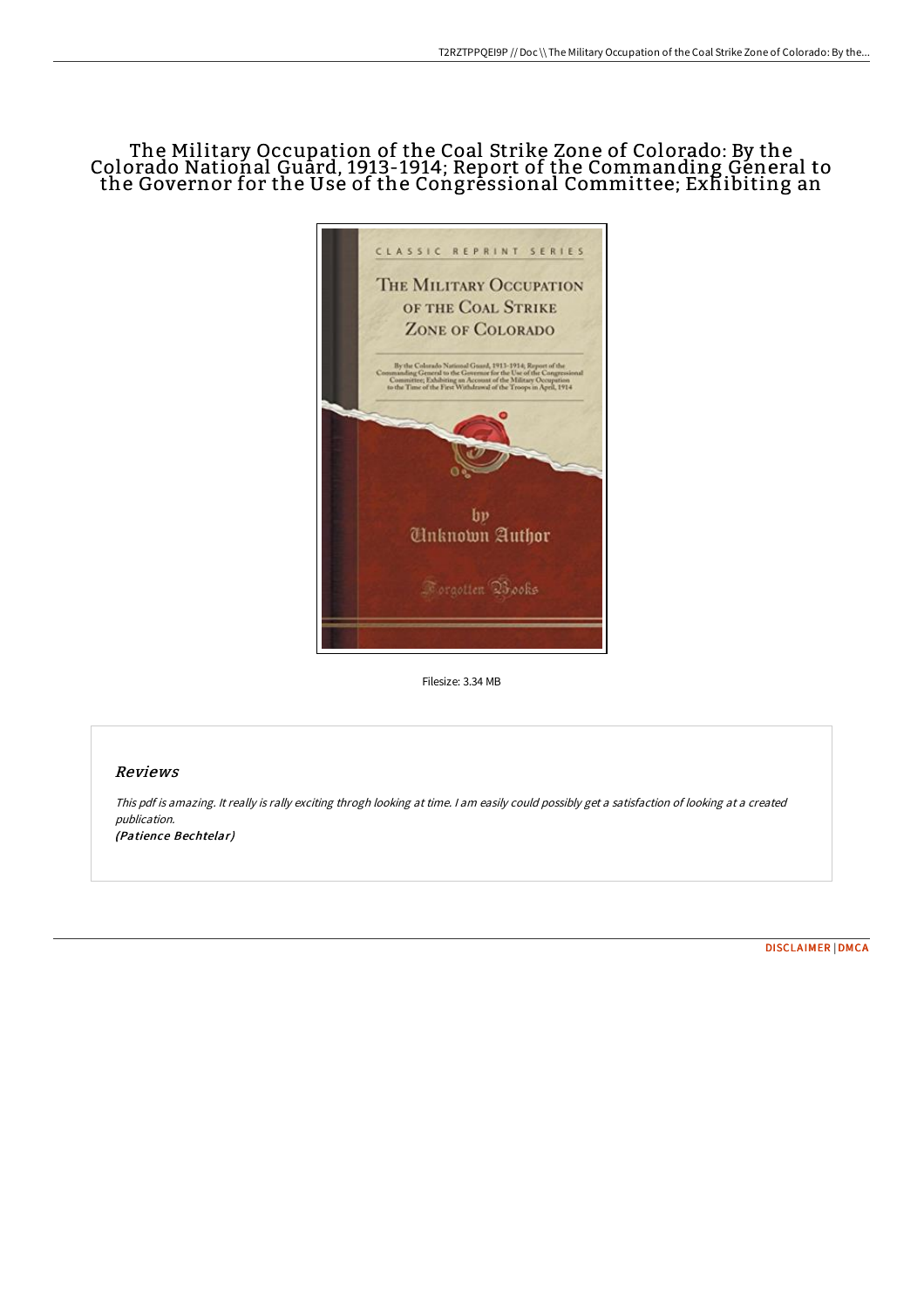### THE MILITARY OCCUPATION OF THE COAL STRIKE ZONE OF COLORADO: BY THE COLORADO NATIONAL GUARD, 1913-1914; REPORT OF THE COMMANDING GENERAL TO THE GOVERNOR FOR THE USE OF THE CONGRESSIONAL COMMITTEE; EXHIBITING AN



To save The Military Occupation of the Coal Strike Zone of Colorado: By the Colorado National Guard, 1913-1914; Report of the Commanding General to the Governor for the Use of the Congressional Committee; Exhibiting an PDF, remember to follow the hyperlink under and save the document or have accessibility to other information that are relevant to THE MILITARY OCCUPATION OF THE COAL STRIKE ZONE OF COLORADO: BY THE COLORADO NATIONAL GUARD, 1913-1914; REPORT OF THE COMMANDING GENERAL TO THE GOVERNOR FOR THE USE OF THE CONGRESSIONAL COMMITTEE; EXHIBITING AN ebook.

Forgotten Books, United States, 2015. Paperback. Book Condition: New. 229 x 152 mm. Language: English . Brand New Book \*\*\*\*\* Print on Demand \*\*\*\*\*.Excerpt from The Military Occupation of the Coal Strike Zone of Colorado: By the Colorado National Guard, 1913-1914; Report of the Commanding General to the Governor for the Use of the Congressional Committee; Exhibiting an Account of the Military Occupation to the Time of the First Withdrawal of the Troops in April, 1914 I am directed to prefix to the report that follows a word of explanation. A committee of the House of Representatives in the Sixty-third Congress investigated strike conditions in Colorado. They were not investigating the National Guard, but a mass of testimony was presented to the committee supporting a very bitter attack upon the state troops. To this attack and this testimony the National Guard paid little or no attention. At the conclusion of the committee s sittings in Colorado, His Excellency, the Governor and Commander-in-Chief, directed the Commanding General to review the testimony presented to the Congressional Committee and to investigate and report the truth of all the charges and accusations made against the military arm of the state. The following report is the result of that order. It was prepared by the Commanding General after careful investigation, and transmitted to the Congressional Committee by the Governor for the purpose of aiding that body to arrive at a true and just estimate of the military situation. The Governor s letter of transmittal accompanying the report to Washington precedes the report itself. Inasmuch as this report exhibits a fairly detailed history of the military occupation almost to the time of the first withdrawal of the troops, and contains matter that cannot fail of interest to all the people, it was directed to be printed...

Read The Military Occupation of the Coal Strike Zone of Colorado: By the Colorado National Guard, 1913-1914; Report of the Commanding General to the Governor for the Use of the [Congressional](http://albedo.media/the-military-occupation-of-the-coal-strike-zone-.html) Committee; Exhibiting an Online Download PDF The Military Occupation of the Coal Strike Zone of Colorado: By the Colorado National Guard, 1913-1914; Report of the Commanding General to the Governor for the Use of the [Congressional](http://albedo.media/the-military-occupation-of-the-coal-strike-zone-.html) Committee; Exhibiting an